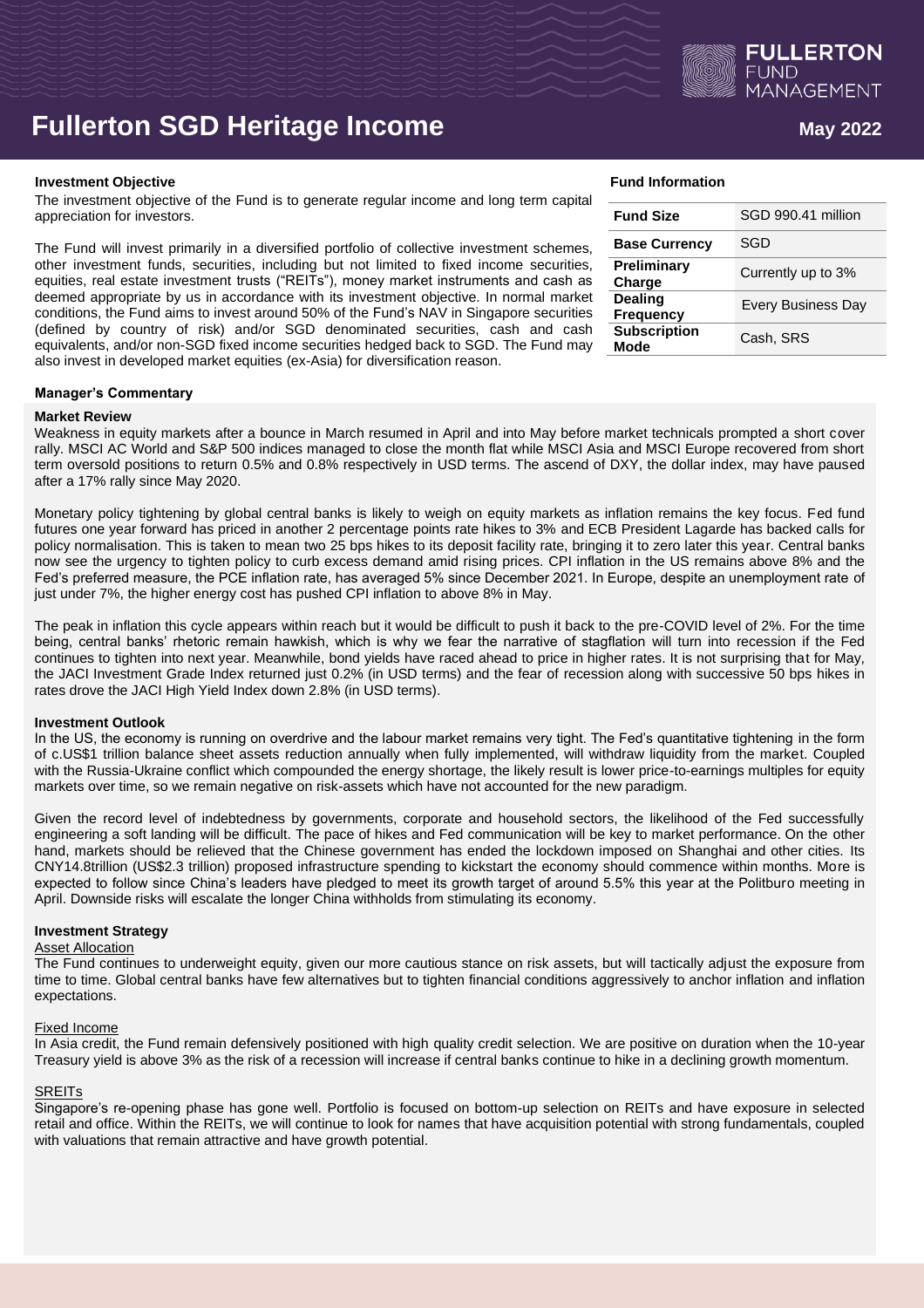# **Performance (%)**

|                              | 1 month | 3 months | 6 months | 1 year   | 3 years                  | 5 years                  | <b>Since</b><br><b>Inception</b> |
|------------------------------|---------|----------|----------|----------|--------------------------|--------------------------|----------------------------------|
| A-SGD (bid-to-bid)           | $-0.91$ | $-2.65$  | $-6.61$  | $-11.21$ | $-1.00$                  |                          | $-0.98$                          |
| A-SGD (offer-to-bid)         | $-3.79$ | $-5.48$  | $-9.33$  | $-13.80$ | $-1.97$                  |                          | $-1.94$                          |
| <b>B-SGD</b> (bid-to-bid)    | $-0.91$ | $-2.65$  | $-6.61$  | $-11.21$ | $-1.00$                  |                          | $-0.98$                          |
| <b>B-SGD</b> (offer-to-bid)  | $-3.79$ | $-5.48$  | $-9.33$  | $-13.80$ | $-1.97$                  |                          | $-1.94$                          |
| C-SGD (bid-to-bid)           | $-0.91$ | $-2.65$  | $-6.61$  | $-11.21$ | $-1.00$                  |                          | $-0.98$                          |
| C-SGD (offer-to-bid)         | $-3.79$ | $-5.48$  | $-9.33$  | $-13.80$ | $-1.97$                  | $\overline{\phantom{a}}$ | $-1.94$                          |
| <b>B1-USD</b> (bid-to-bid)   | $-0.92$ | $-2.65$  | $-6.65$  | $-11.29$ |                          |                          | $-2.56$                          |
| <b>B1-USD</b> (offer-to-bid) | $-3.80$ | $-5.48$  | $-9.37$  | $-13.87$ |                          |                          | $-3.65$                          |
| <b>B2-USD</b> (bid-to-bid)   | $-0.88$ | $-2.55$  | $-6.48$  | $-10.94$ | $\overline{\phantom{0}}$ |                          | $-0.18$                          |
| B2-USD (offer-to-bid)        | $-3.76$ | $-5.39$  | $-9.20$  | $-13.53$ |                          |                          | $-1.59$                          |

Returns are calculated on a single pricing basis with net dividends and distributions (if any) reinvested. Offer-to-bid returns include an assumed preliminary charge of 3% which may or may not be charged to investors. Returns more than a year are annualised.

# **Asset Allocation (%)**<sup>1</sup>

| Fixed Income              | 73.6 |
|---------------------------|------|
| Equities                  | 2.0  |
| <b>REITS</b>              | 16.5 |
| Cash and cash equivalents | 7.9  |

# **Country Exposure (%)**<sup>1</sup>

| Singapore                | 46.8 |
|--------------------------|------|
| China                    | 20.3 |
| <b>Developed Markets</b> | 9.7  |
| India                    | 6.9  |
| Hong Kong                | 4.9  |
| Indonesia                | 4.6  |
| Malaysia                 | 2.7  |
| Korea                    | 1.8  |
| Philippines              | 1.1  |
| Thailand                 | 0.6  |
| Taiwan                   | 0.4  |
| <b>Others</b>            | 0.3  |

# **Top 5 Holdings (Fixed Income, % of NAV) Top 5 Holdings (REITs, % of NAV)**

| IVL Singapore Pte Ltd 3.73% Oct 2025     | 1.3 |
|------------------------------------------|-----|
| Frasers Property Treasury 4.15% Feb 2027 | 1.3 |
| <b>HSBC 5% PERP</b>                      | 12  |
| GOHL Capital 4.25% Jan 2027              | 12  |
| Nexus Intl School 3.15% Dec 2031         | 12  |

| <b>Fixed Income</b>                |            |
|------------------------------------|------------|
| Duration                           | 5.4 years  |
| Average Credit Rating <sup>2</sup> | <b>BBB</b> |
| Yield-to-Worst <sup>3</sup>        | 4.9%       |
| <b>S-REITS</b>                     |            |
| Dividend Yield                     | 4.9%       |
| Price to Book                      | 1.1x       |
| Price to Earnings                  | 14 4x      |

# **Sector Exposure (%)**<sup>1</sup>

| <b>Real Estate</b>            | 40.0 |
|-------------------------------|------|
| Financials                    | 26.8 |
| Materials                     | 7.0  |
| Industrials                   | 6.6  |
| Energy                        | 4.2  |
| <b>Consumer Discretionary</b> | 4.1  |
| Utilities                     | 3.8  |
| <b>Communication Services</b> | 2.6  |
| Information Technology        | 2.1  |
| Government                    | 1.6  |
| <b>Consumer Staples</b>       | 1.4  |

| Capitaland Integrated Commercial Trust | 4.3 |
|----------------------------------------|-----|
| Ascendas Real Estate Investment Trust  | 3.5 |
| Frasers Logistics & Commercial Trust   | 1.7 |
| Mapletree Industrial Trust             | 1.5 |
| Keppel REIT                            | 1.3 |

# **Fund Statistics Dividend History<sup>4</sup>**

|                      | Dividend / share  | <b>Record Date</b> |
|----------------------|-------------------|--------------------|
| Class B              | SGD 0.0035        | 29 Apr 2022        |
| Class B              | SGD 0.0034        | 31 May 2022        |
| Class C              | SGD 0.0056        | 29 Apr 2022        |
| Class C              | SGD 0.0054        | 31 May 2022        |
| Class B1             | <b>USD 0.0034</b> | 29 Apr 2022        |
| Class B1             | <b>USD 0.0034</b> | 31 May 2022        |
| Class B <sub>2</sub> | <b>USD 0.0038</b> | 29 Apr 2022        |
| Class B <sub>2</sub> | USD 0.0037        | 31 May 2022        |